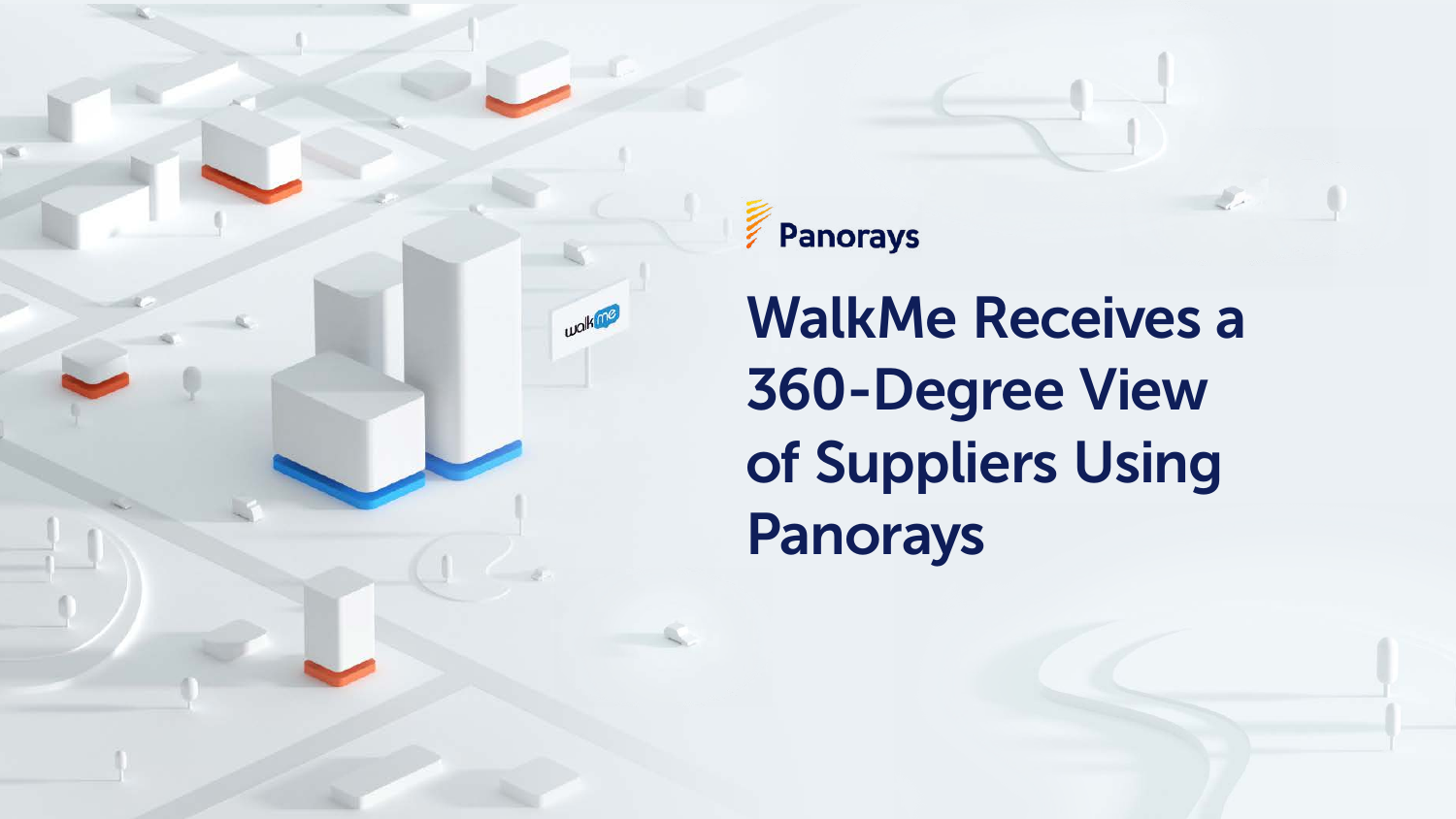

• Manual third-party **•** security management process

• Continuous monitoring that combines the outside-in with the inside-out

#### **About WalkMe**

WalkMe pioneered the Digital Adoption Platform (DAP) to transform the user experience in today's overwhelming digital world. Using artificial intelligence, engagement, guidance and automation, WalkMe's transparent overlay assists users to complete tasks easily within any enterprise software, mobile application or website. Founded in 2011, WalkMe software is used by 2,000 enterprises globally, including 30% of Fortune 500 companies.

#### **Challenge Challenge Challenge Challenge Challenge Challenge Challenge Challenge Challenge Challenge Challenge Challenge Challenge Challenge Challenge Challenge Challenge Challenge**

- Continuous monitoring with live alerts
- Reduced time spent verifying answers
- Improved quality of security evaluations

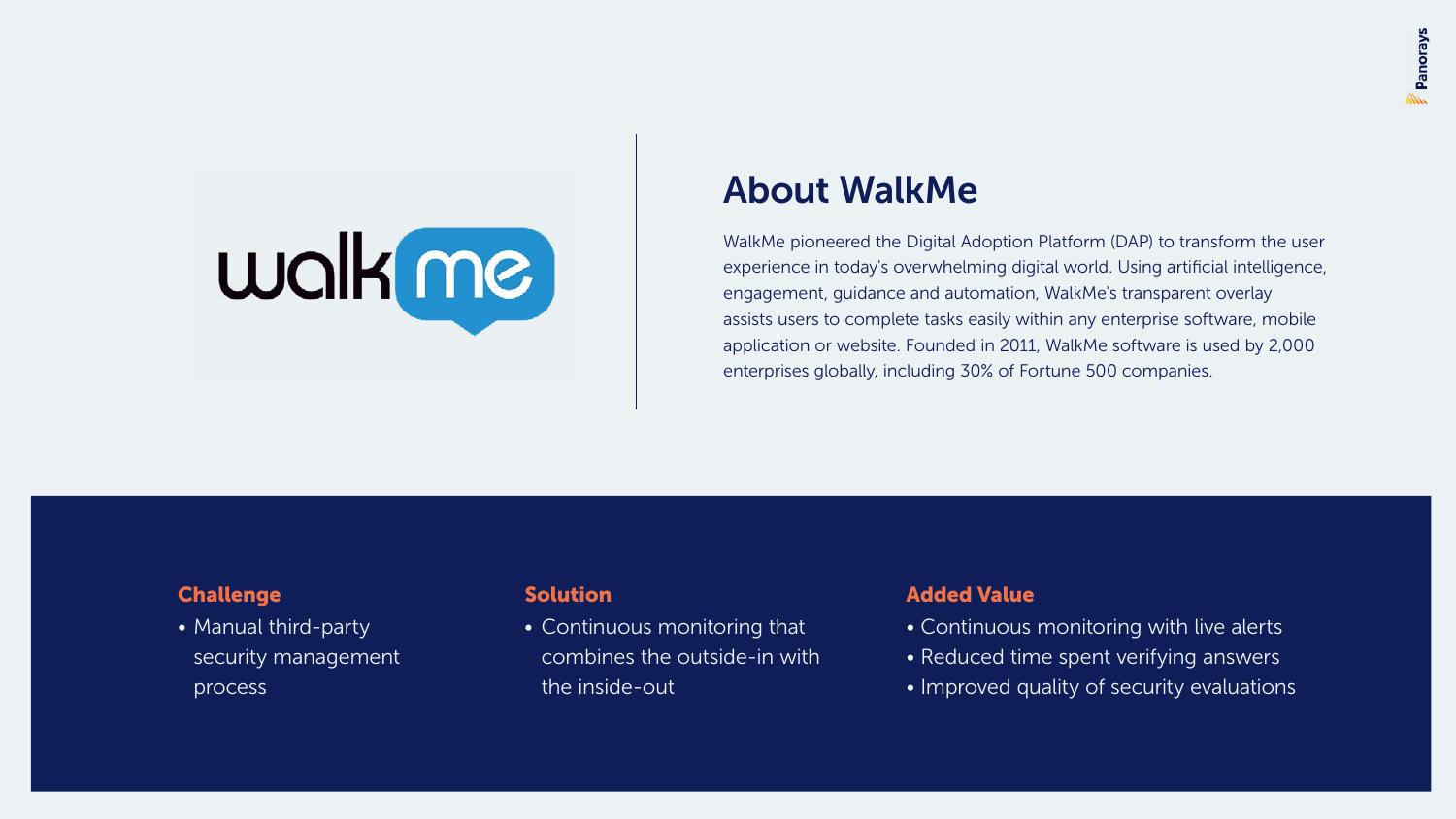## Challenge

 $-$  THE  $-$ 

*"We were looking for a* platform or tool that could bring us to the next level."

Daniel Chechik, CISO, WalkMe

### **Manual Third-Party Security** Management Process

WalkMe was in a hyper-growth mode, providing an enterprise-class ready solution with the highest security standards to large organizations from diversified verticals including the financial and health industries. Therefore, WalkMe was looking for a comprehensive way to check the security posture of its many third parties. It was important for the company to exercise due diligence to better understand the cyber risks that third parties might introduce.

"We were looking for a platform or tool that could bring us to the next level so that we could perform deeper analysis and assess even more suppliers," said Chief Information Security Officer Daniel Chechik.

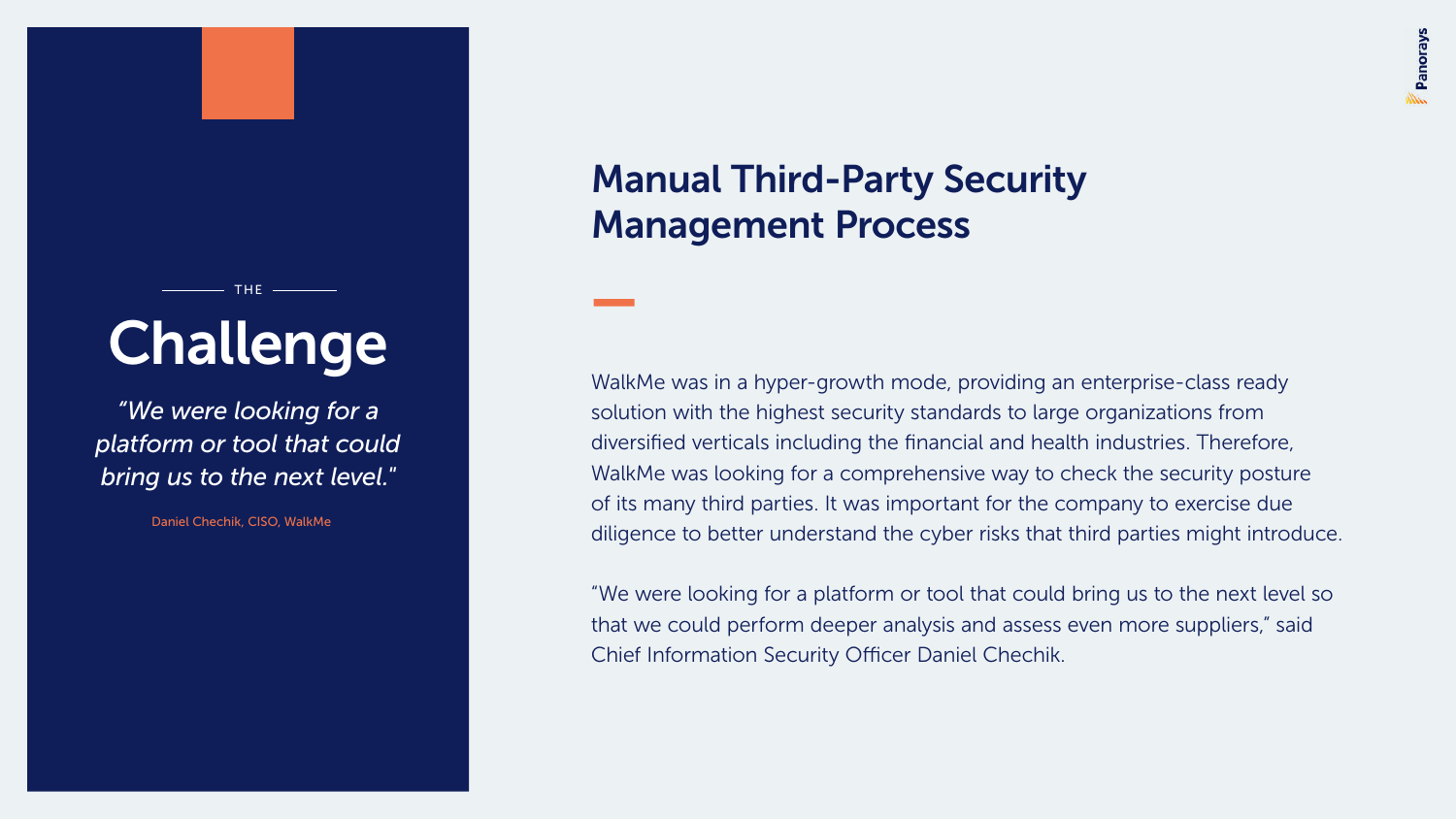"With Panorays, *it's all one ".system*

Daniel Chechik, CISO, WalkMe

## **Continuous Monitoring That Combines** the Outside-In with the Inside-Out

Panorays was chosen as an all-in-one solution that combined the "outside-in" exterior scanning of assets with the "inside-out" questionnaire process.

"When I looked at other security rating services, they focused more on the exterior scan and gave scores, but then I needed to go to another supplier who could handle the questionnaires," he said. "With Panorays, it's all one system."

Panorays' customized questionnaires also allowed WalkMe to cut down on time spent verifying answers. The WalkMe security team would often need to email or call suppliers if answers were unclear. With Panorays, all interaction with suppliers takes place on the platform.

"Our goal with the questionnaires was to create questions and answers that would include follow-up questions," Chechik said. "So if the supplier answers 'no,' we can immediately clarify what that entails and what needs to be done to rectify it."







## Solution

 $THE =$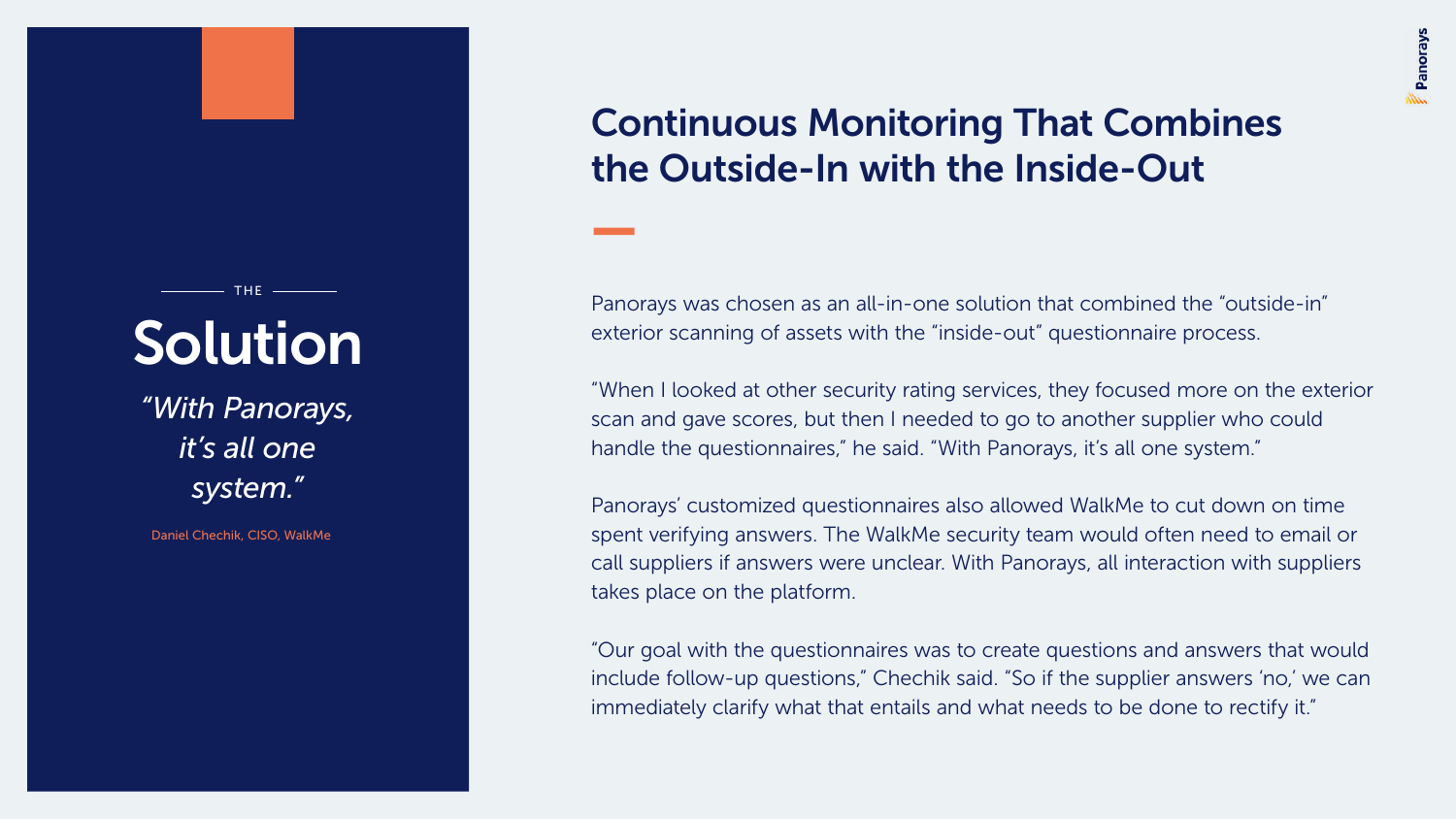## Conclusion

THE **----------**

*<i>Mith Panorays, we have* a more comprehensive view of our suppliers."

Daniel Chechik, CISO, WalkMe

## A Comprehensive View of **Supplier Security Posture**

Since WalkMe has started evaluating its third parties with Panorays, Chechik has noticed a significant improvement in the quality of the assessments.

"With Panorays, we have a more comprehensive view of our suppliers," he said. "We have a better understanding of who we are dealing with, what are their levels of security and privacy, what permissions they need and what data they use. We can then review all of the data we've gathered on suppliers and make an informed decision about how to proceed."